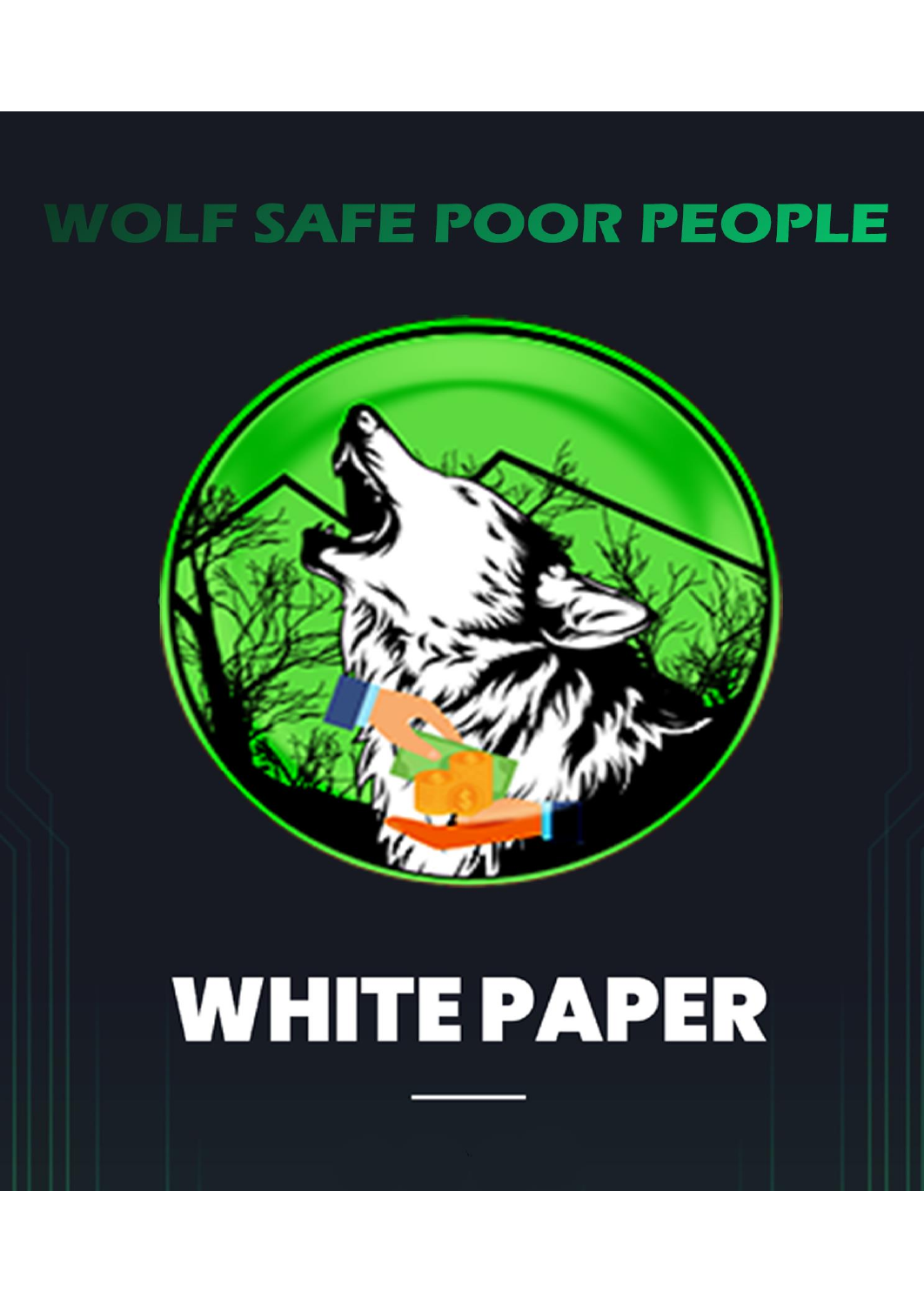## **WHITE PAPER – WOLF SAFE POOR PEOPLE**

## **ABSTRACT**

## **WOLF SAFE POOR PEOPLE**

- 1.Overview
- 2.WSPP Binance Smart Chain Tokenomic
- 3.WSPP MultiChain Tokenomic
- 4.WSPP & GWSPP Ecosistem
	- A. WSPP is Standar token
	- B. GWSPP is Delfationaru token
	- C. WSPP Usecase
- 5.WSPP ROADMAP
- 6.WOLFIBLE NFTs
	- 6.1. NFTs in DeFi
	- 6.2. Wolfible Exchange NFTs
- 7.Staking
- 8.Farming

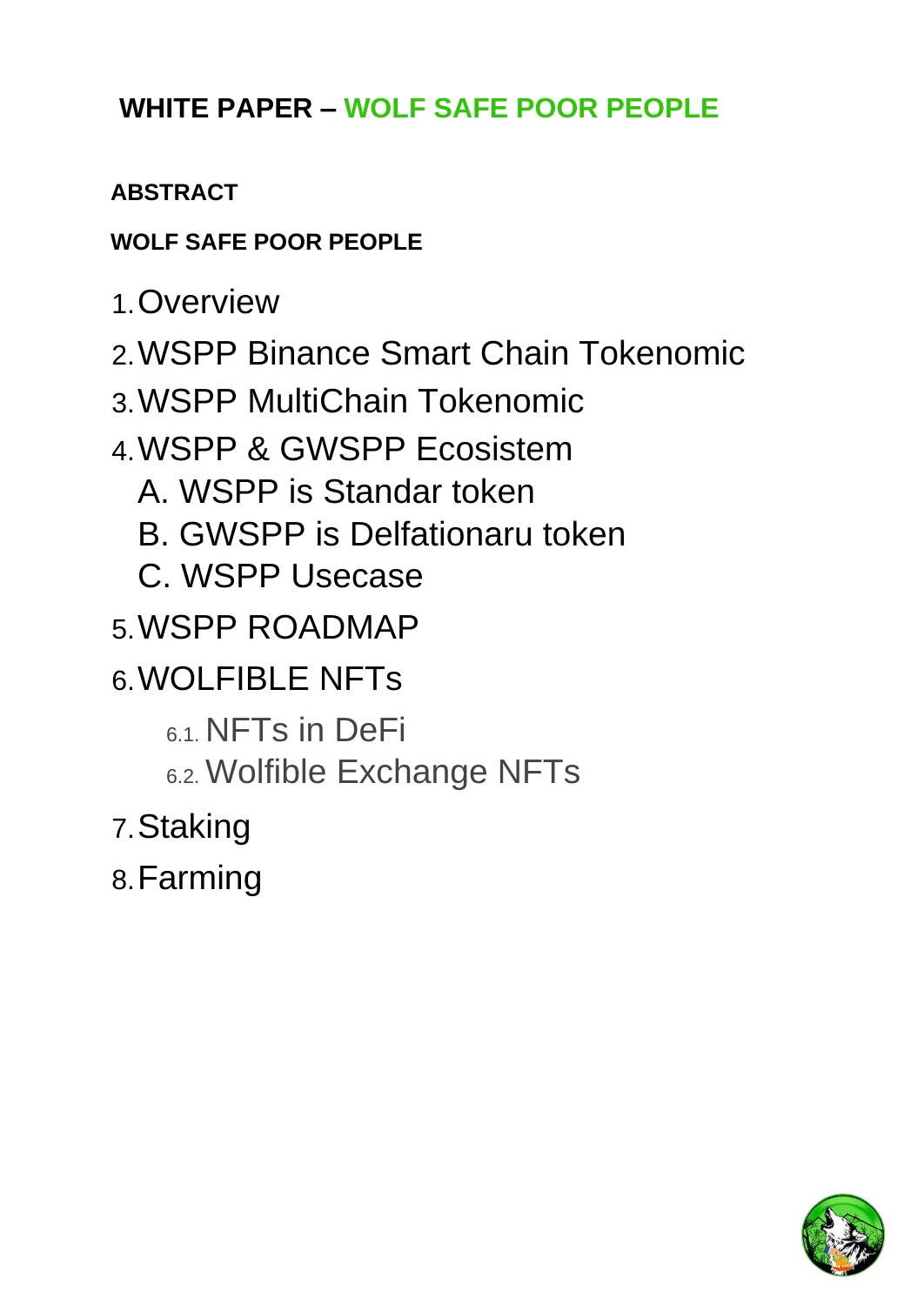## **ABSTRACT**

While the world economy is expected to recover to 4 percent growth in 2021, this is not the case with extreme poverty. World Bank projections suggest that the number of people living in extreme poverty will not change broadly between 2020 and 2021.

This is because most of the very low income population is concentrated in the poorest countries, such as Nigeria, India and the Democratic Republic of the Congo. More than a third of the world's poor are citizens of these three countries.

By creating programs to help poor people around the world, wolf safe poor people are committed to reducing poverty in the world by using a blockchain system.

**"Our vision is to reduce poverty in the world by means of which everyone has the right to have WSPP tokens that can be stored in their wallets. That way, it has helped our program in reducing poverty so that price changes will take effect as planned. After that our next program will make a large donation to every poor person in the world regardless of which country."**

**"Our mission is to make the world's eyes open that humans are social creatures who are very dependent on others. For this reason, forming a good ecosystem with cryptocurrency masters will make it easier for us to help every poor person in the world".**

Our long-term view is to build a good WSPP ecosystem on various platforms such as Staking, Yield Farming, NFT Collection, NFT DeFi and NFT Marketplace. Ensuring long-term platform reliability and sustainable benefits for WSPP holders (native BEP-20 tokens to different Chains) is our main goal.

Wolf Safe Poor People introduces itself as a strong actor in DeFi & NFT, planning rapid growth, continuous expansion and an aggressive business approach.

We understand that these plans and goals require continuous innovation, high flexibility and adaptability to markets and Our team is ready for the challenge This article introduces the new wolfible platform with its features, products, advantages and development plans.

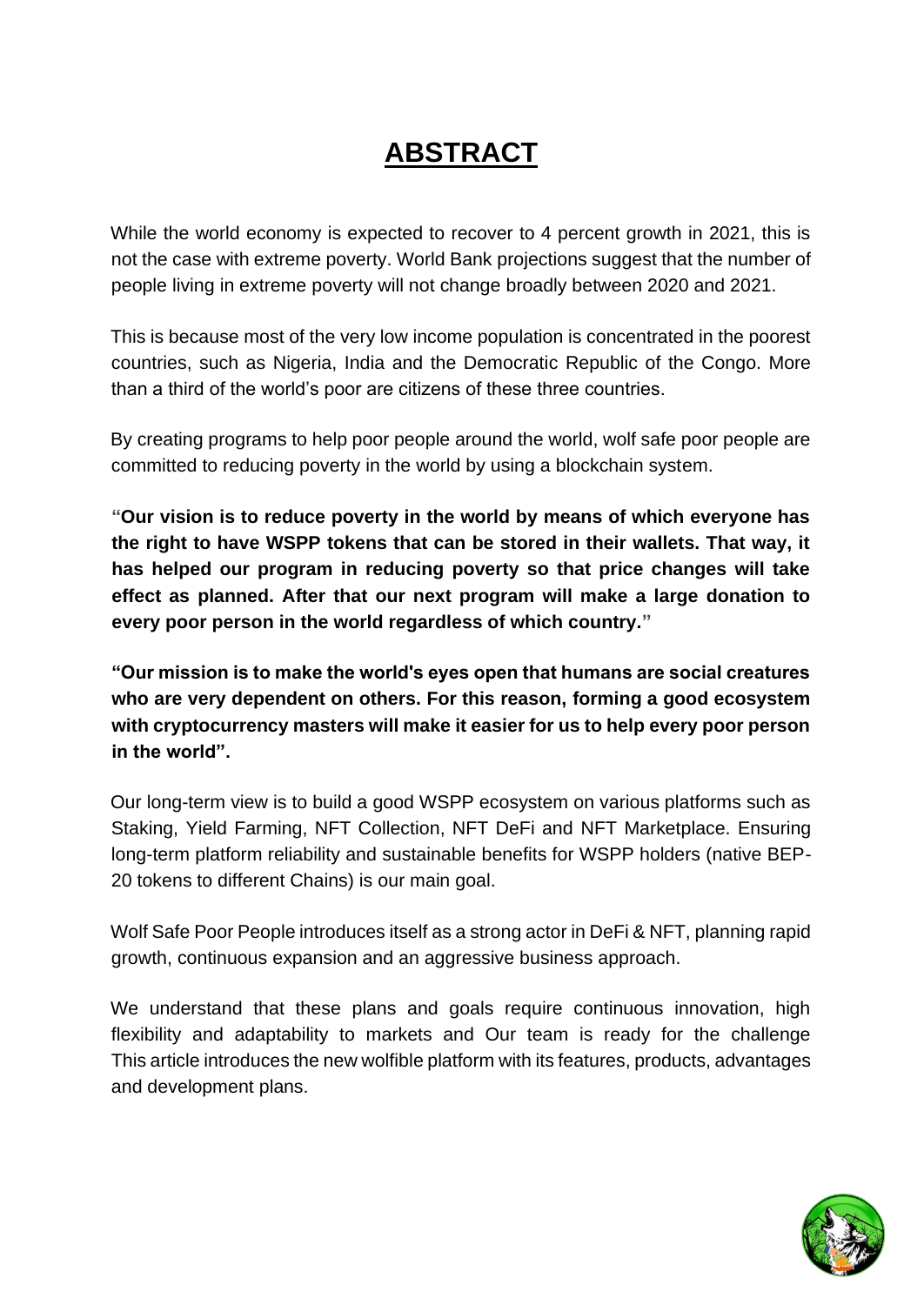## **INTRODUCTION & BACKGROUND**

WolfSafePoorPeople is the first token created on Binance Smart Chain. To develop projects in the DeFi and NFT sectors, the developer team decided to also move to other networks such as Polygon, Fantom, Avalance, Kardia Etc. Which means that in the future WSPP Token is a multichain token.

The team behind WSPP is composed of some leading Web Developer, NFT Designer, and Support System. A passionate team of individuals is in charge of technical development to ensure long-term System, functional in-NFT economic and NFT Marketplace.The team created NFT marketplace with the name of Wolfible and Wolfible Factory for NFT Collection.



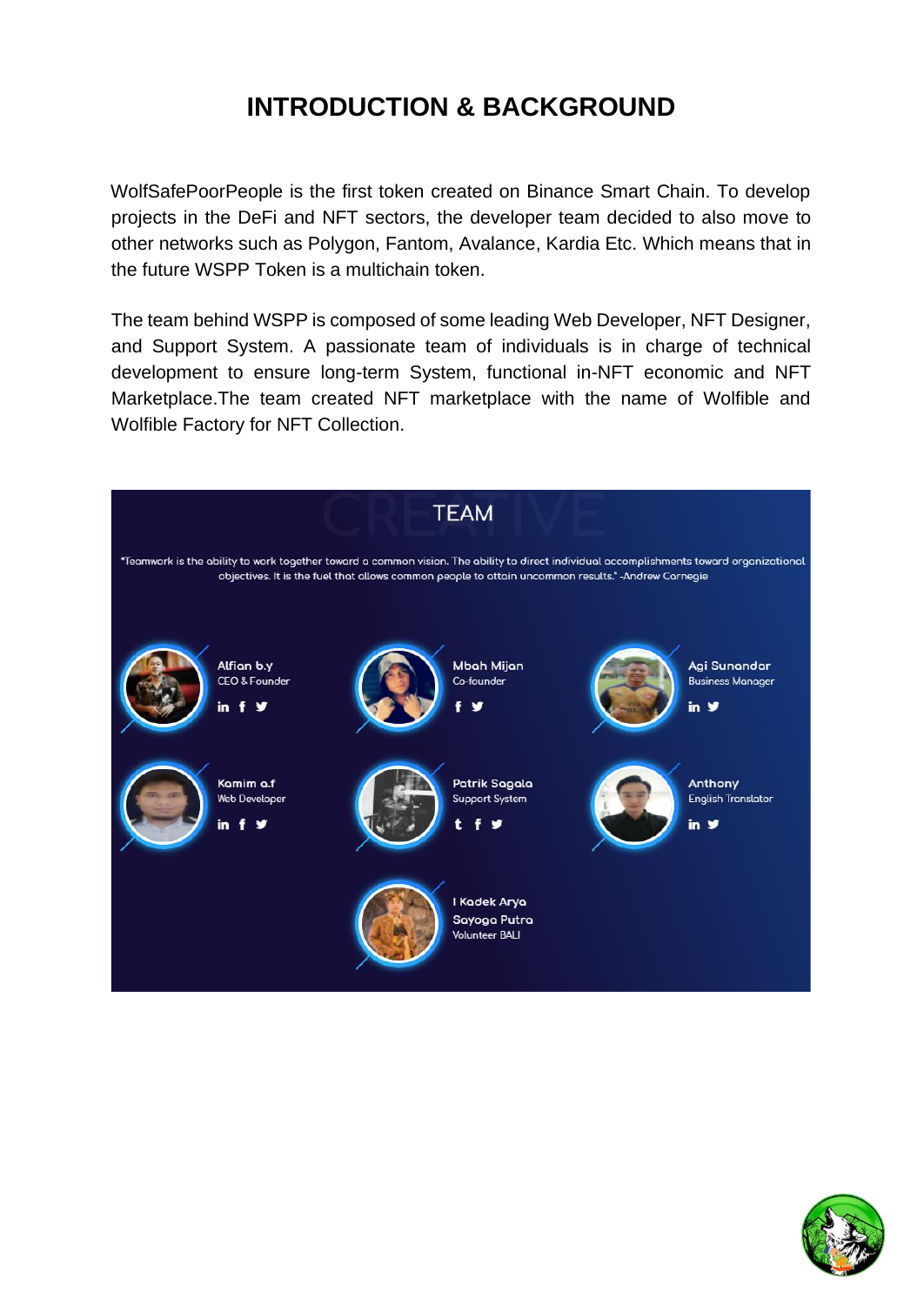## **WOLF SAFE POOR PEOPLE**

#### **1. Overview**

Wolf Safe Poor People (WSPP) It is the first currency that has a program to reduce world poverty with binance smart chain to technology to help get fundraising results, we built a platform for Helping poor people world wide with Dapps.

**"DApps have their backend code running on a decentralized peer-to-peer network, as opposed to typical applications where the backend code is running on centralized servers".**

A Dapps can have frontend code and user interfaces written in any language that can make calls to its backend. Furthermore, its frontend can be hosted on decentralized storage such as Swarm.

DApps are typically open-source, decentralized, incentivized through providing tokens to those who validate the DApp, and in compliance with a specific protocol agreed upon within the community.



## **2. WSPP Binance Smart chain Tokenomics.**

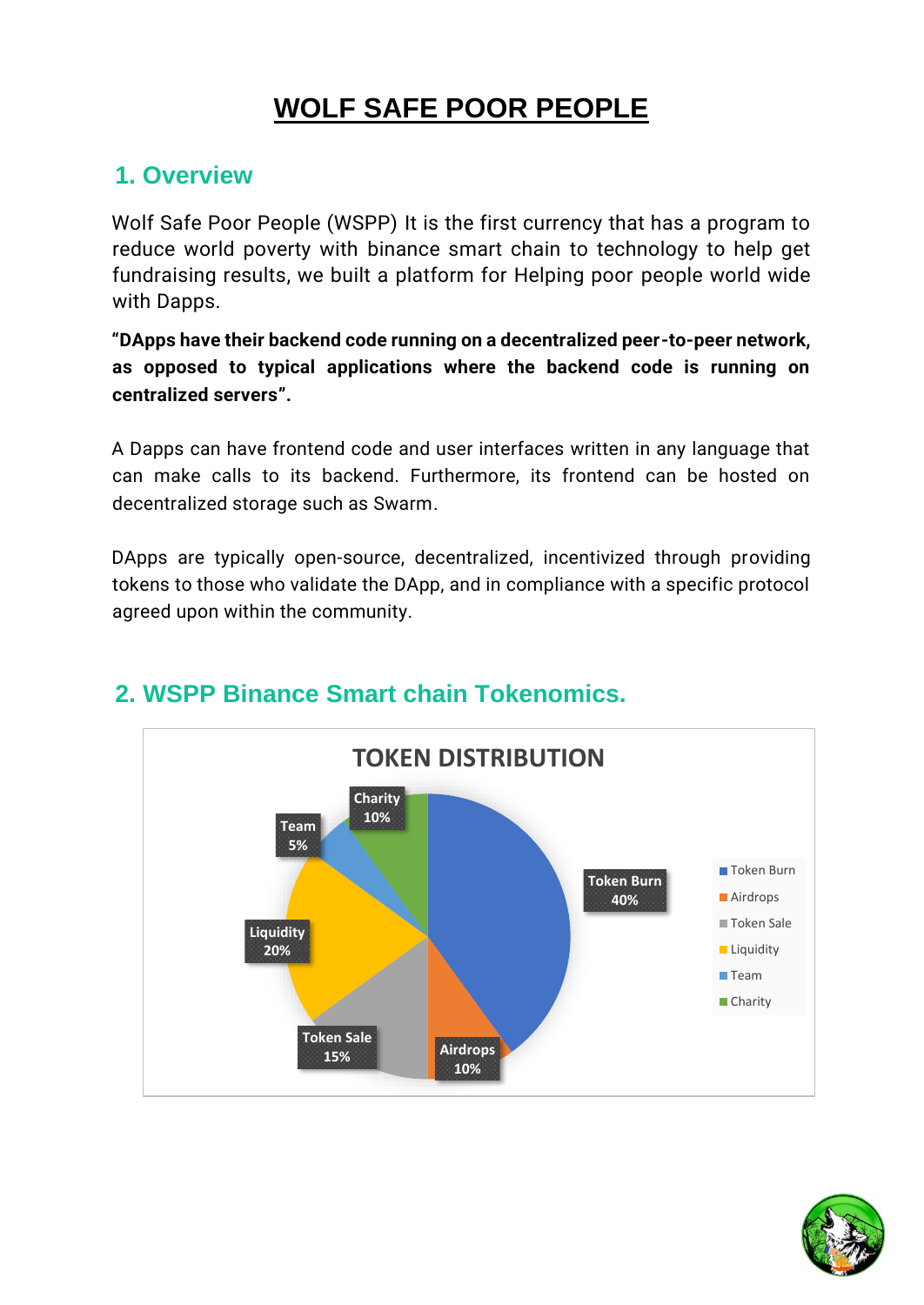#### **Total Supply : 50,000,000,000,000,000**

#### **Distribution :**

- **Burn : 20,000,000,000,000,000**
- **Airdrops : 5,000,000,000,000,000**
- **Token Sale : 15,000,000,000,000,000**
- **Liquidity : 10,000,000,000,000,000**
- **Team : 2,500,000,000,000,000**
- **Charity : 5,000,000,000,000,000**

#### **Information :**

- Token Burn (40%). At the time of the first launch of WSPP the number of tokens burned was 40% of the total supply. The WSPP team did this to reduce the number of WSPP in circulation because we have a large supply of 50,000 trillion.
- Airdrops (10%). The team from the Wolf Safe Poor People project gives to anyone who wants WSPP in their wallet for free, this takes up 10% of the total WSPP supply.
- Token Sale (15%). In addition to distributing airdrops for free, the Wolf Safe Poor People team also sells 15% WSPP Tokens from the total supply starting from 19 May 2021 to 10 June 2021, the funding that the Team gets from the token sale is used for Marketing and listing on 3 Exchanges, namely Hotbit, IndoEX and BankCex.
- Liqudity (20%). The team added WSPP liquidity in pancakeSwap v2 and locked it for 6 months, launching on PancakeSwap v2 on 11 june 2021 as much as 20% of the total supply.
- Founding Team (5%) .WSPP founding team allocation will be awarded on a traditional 4-year vesting schedule with a one-year bluff. We believe this should be standard practice for any team committed to making their project a long-term success.
- Donate (10%). Donation is the main program of Wolf Safe Poor Poeple, we have donated 10%of the total wspp troops to people in need.

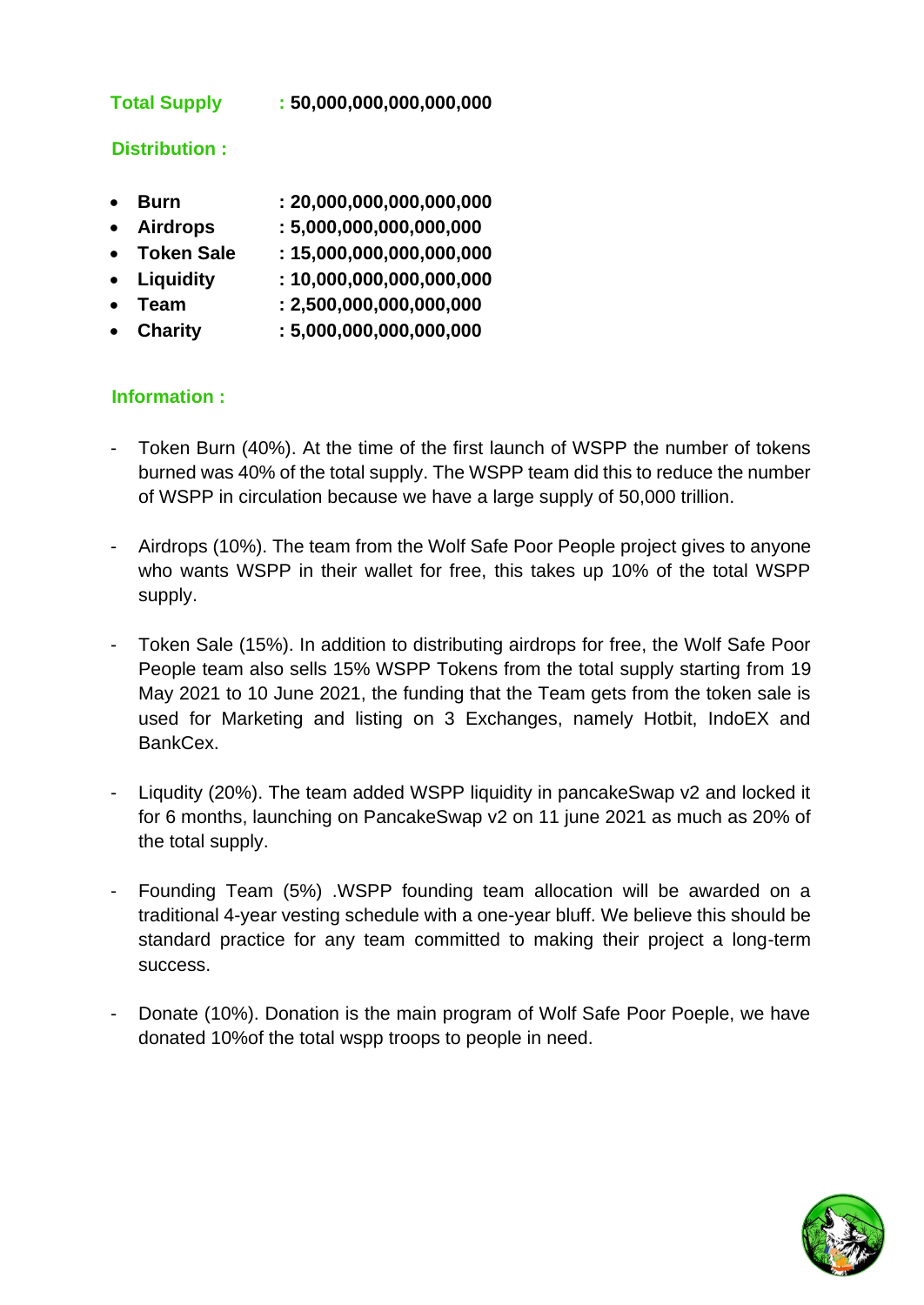## **3. WSPP Multi Chain Tokenomics.**

Please note that starting a new strategy in multichain will take supplies from the WSPP BSC, because the WSPP BSC is not a Mint token, every exchange to another chain will always be burned.

Of the last circulating supply of WSPP in the hands of the public and exchanged is 16,000 Trilion, Therefore, the WSPP core team decided to harmonize prices with a ratio of 50%: 50%, which means that the maximum number of WSPPs in multichain is 50% of WSPP BSC divided by the real price when launched, namely 1 WSPP MultiChain = 2,500,000 WSPP BSC.



**Distribution :**

- **Circulation : 1.210.000.000**
- **Not Minted : 1.824.000.000**
- **Team : 160.000.000**

#### **Information :**

The current circulating supply is 37%, including Hotbit Exchange, CoinTiger Exchange, FinexBox, Coinsbit, XT Exchange, ApeSwap, SuhsiSwap, QuickSwap and holders.

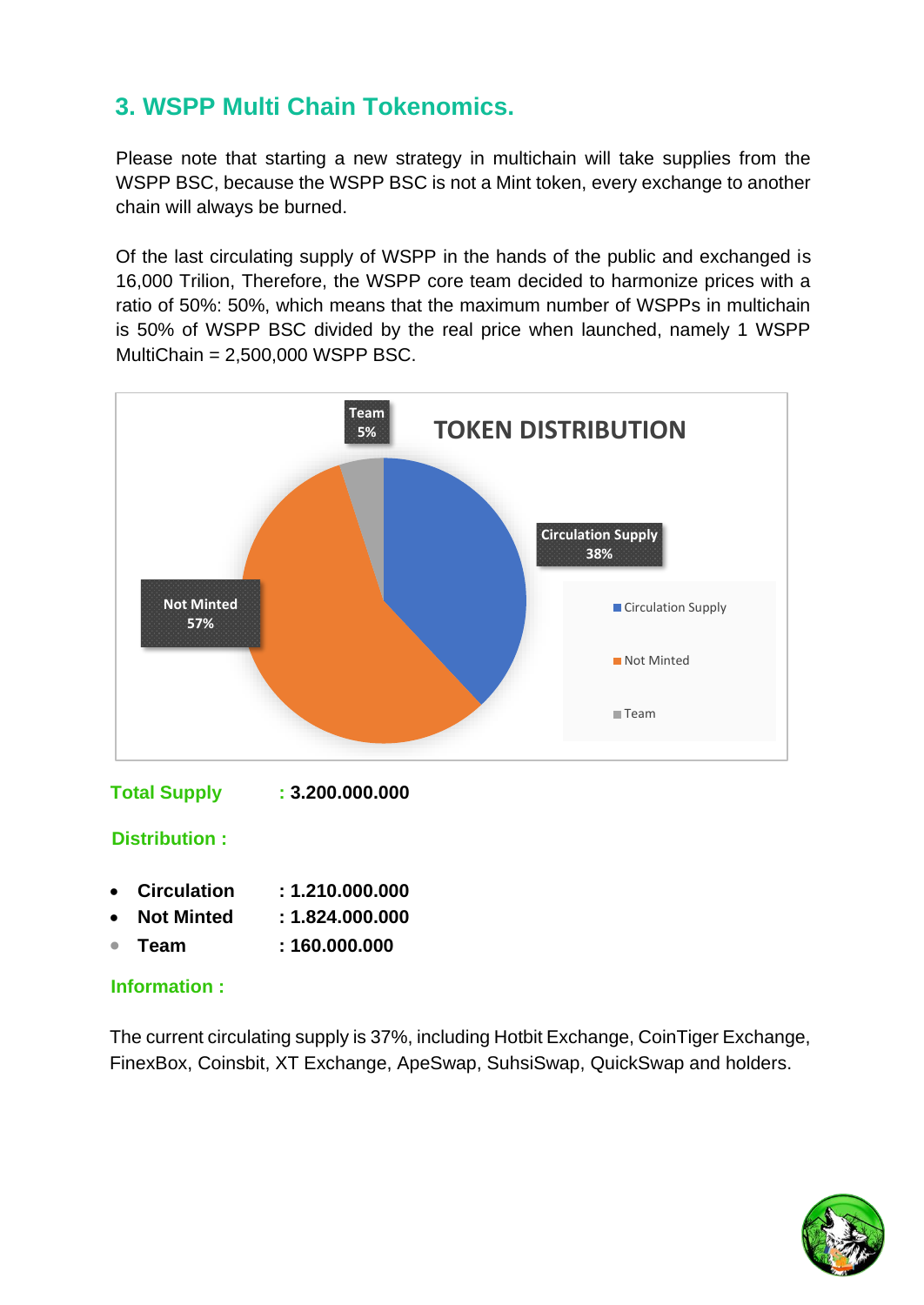## **4. WSPP & GWSPP Ecosistem ?**

WSPP is the native BEP20/ERC20 token from Wolf Safe Poor People that powers its ecosystem on both the Binance Smart Chain and Multichain.

In addition to being a utility token and providing trading liquidity and incentives, the WSPP token is designed to facilitate and encourage decentralized governance of the protocol. Thus, WSPP token holders can use it to bet their tokens to get their own WSPP Tokens or Tokens in collaboration with the WSPP Platform. Currently developing in NFT DeFi in which the WSPP Token is the main token for trading as well as betting.

#### **A. WSPP IS Standard Token.**

The BEP-20/ERC-20 introduces a standard for Fungible Tokens, in other words, they have a property that makes each Token be exactly the same (in type and value) of another Token. For example, an BEP-20/ERC-20 Token acts just like the BNB/ETH, meaning that 1 Token is and will always be equal to all the other Tokens.

Standard tokens have their own advantages where many platforms or Dapps can work with WSPP. Both Binance Smart Chain and MultiChain WSPP are standard tokens.

#### **B. GWSPP IS Deflationary token:**

Golen WSPP is An Automated Liquidity Acquired Farm & AMM based PancakeSwap v2 on Binance Smart Chain with lots of unique and creative features that let you earn and win, It should be underlined that Golden WSPP cannot increase the total supply, this makes GWSPP scarce.



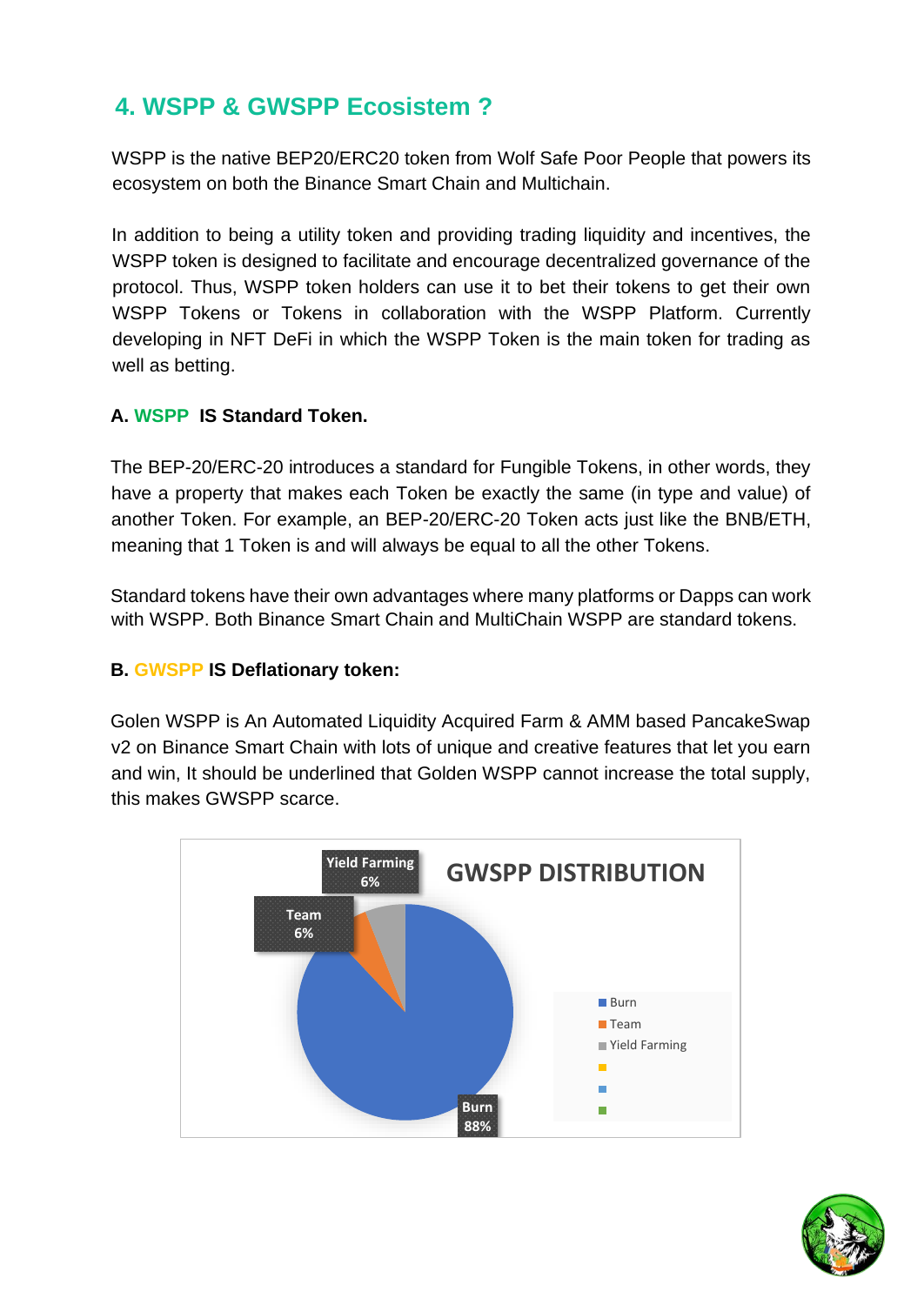GWSPP is a gift token that is given to all WSPP holders for free on the condition that they bet their Liquidity on the decentralized market and this only applies to the Binance Smart chain network. No need to worry for WSPP who are in MultiChain, our team from WSPP decided to use WSPP Token as a reward because GWSPP will never be in MultiChain.

#### **Basic Information :**

- Token Name: Golden WSPP
- Token Symbol: GWSPP
- Contract Address: [0xcccbf2248ef3bd8d475ea5de8cb06e19f4591a8e](https://bscscan.com/token/0xcccbf2248ef3bd8d475ea5de8cb06e19f4591a8e)
- Chain: Binance Smart Chain (BEP20)
- Max Supply: 50,000,000

Controlling the price of GWSPP as well as the total circulating supply of tokens will be our top priority. GWSPPtion Exchange's team is implementing several anti-inflation measures to keep GWSPP stable, encourage holding and ensure the best benefits of the GWSPP community.

The measures include **Anti-whale** to prevent price manipulation, set a **harvest lock up period** to prevent farming arbitrage bots from constantly harvesting and dumping in addition to constant buying back and burning of GWSPP tokens and reducing block emission.

The sums generated from transaction taxes and trading fees are entirely used to buy back GWSPP tokens from exchanges. Those tokens will be burnt periodically and displayed in the stats section.

Our Smart Contract adds 10% fee to each transaction that would be proportionally divided to all GWSPP holders, which would incentivise HODLing, using RFI technology.

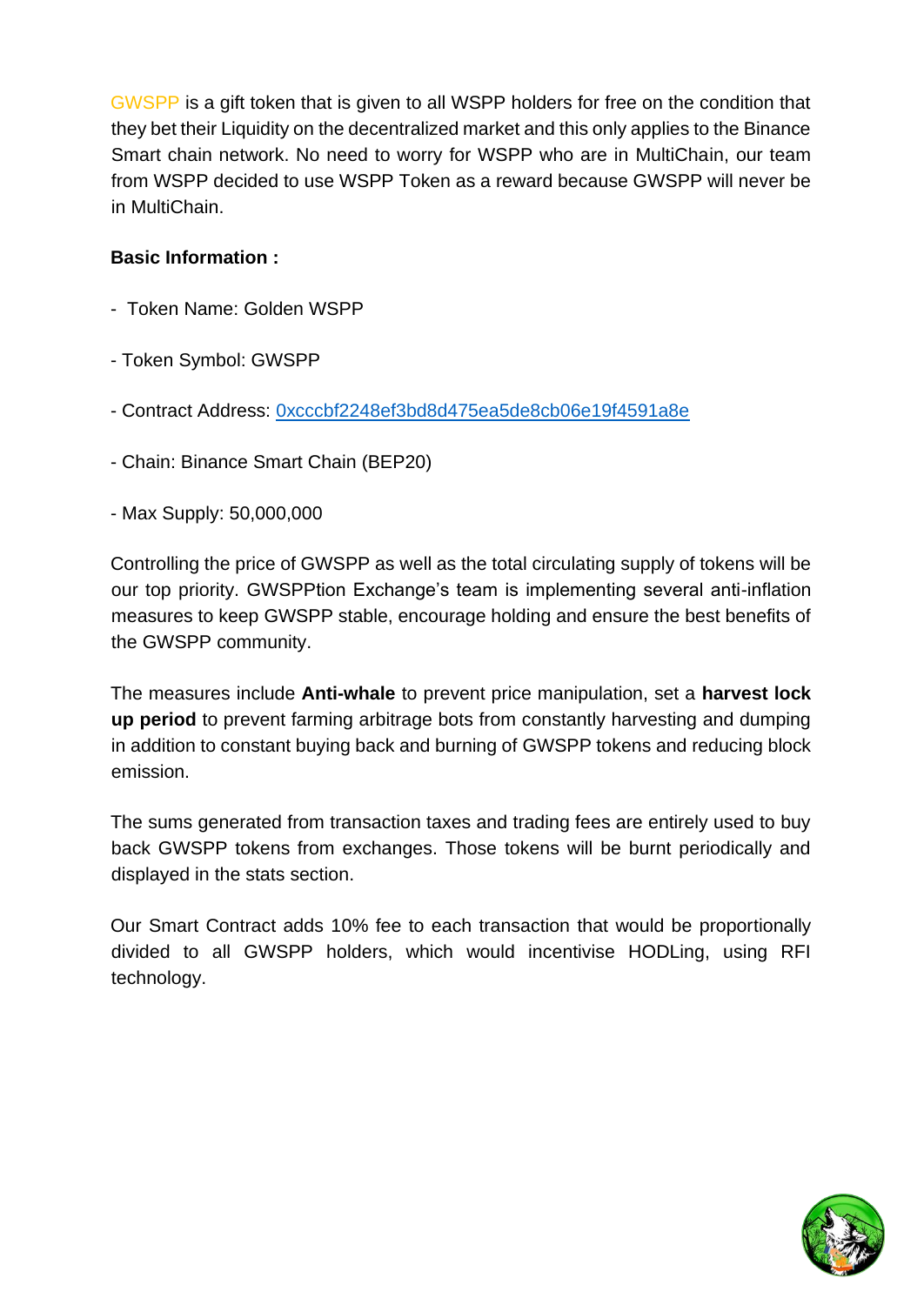#### **C. WSPP Usecase.**

In the ongoing development, the use of the WSPP Token is as the main token of the various platforms that we create, including:

- 1) GWSPP Yield Farming & Pools Platfom. In this Dapps platform, WSPP Tokens can be wagered to get GWSPP itself or other partner tokens.
- 2) WSPP Staking Platform. In this Dapps platform, the WSPP Token can be maintained to get the WSPP itself, there is no locking so that the holders are free to bet or withdraw the WSPP.
- 3) Wolfible NFT DeFi & Marketplace. in this Dapps platform the WSPP Token is the main function in trading, as well as a reward reward for NFT owners, for more details in Section 5.

## **5. WSPP ROADMAP.**

## **Q2–2021**

- 1. WolfSafePoorPeople published on May 19, 2021
- 2. Airdrop's and Token Sale
- 3. BankCex Exchange Listed
- 4. IndoEx Exchange Listed
- 5. Hotbit Exchange Listed
- 6. Fair Launch PancakeSwap V2
- 7. Parnership with OliveCash
- 8. Launch Staking Platfrom
- 9. Lauch GoldenWSPP Token
- 10. Lauch Yield Farming & Pools GWSPP Platfrom
- 11. Build Team Core WolfSafePoorPeople
- 12. Coin Tiger Exchange Listed GWSPP

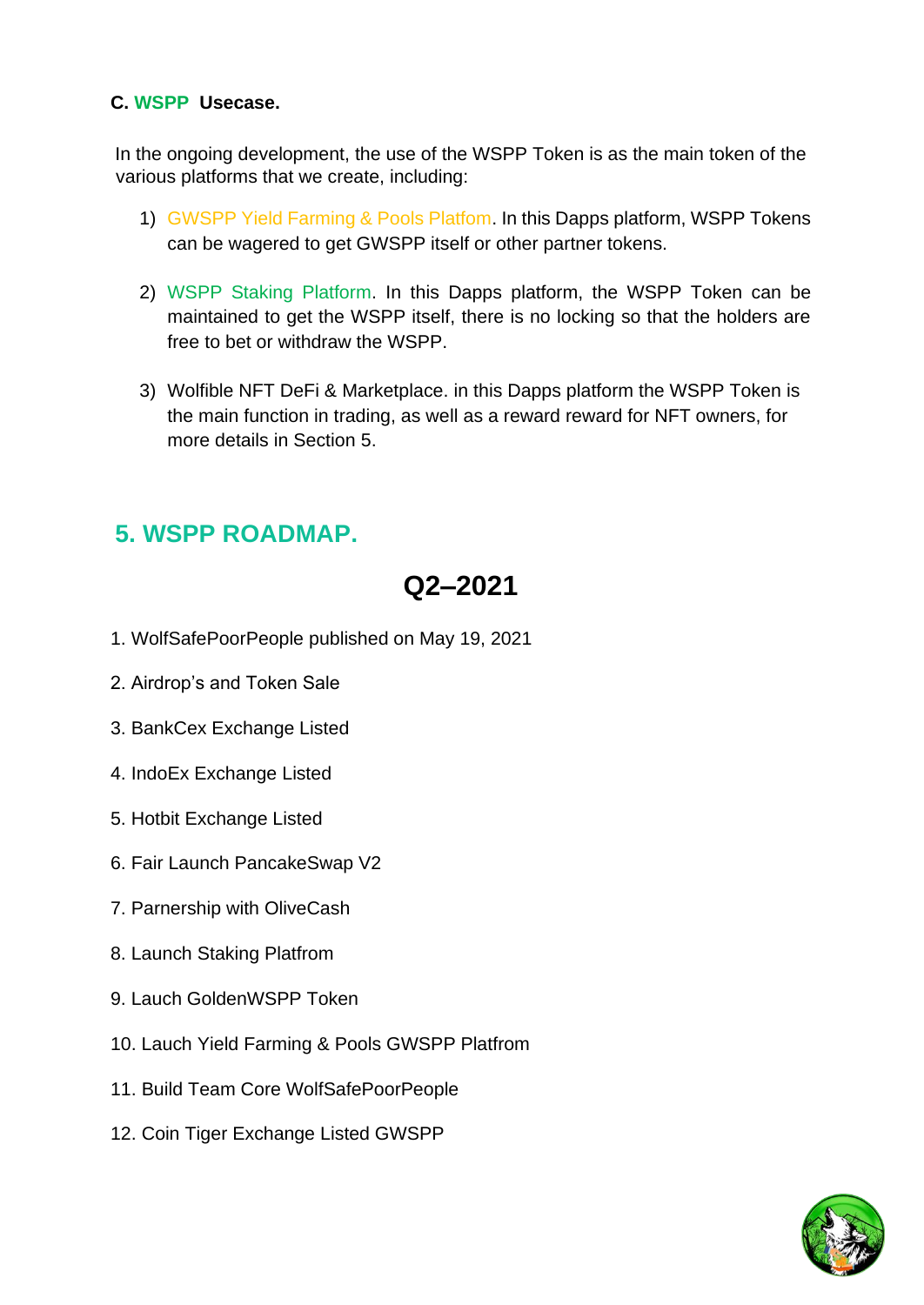- 13. Open Shop WSPP Mercendise
- 14. Audited by Solyditi Finance

## **Q3–2021**

- 1. Listed CoinMarketCap
- 2. Listed CoinGecko
- 3. Dex-Trade Exchange Listed
- 4. Azbit Exchange Listed
- 5. Vindax Exchange Listed
- 6. Parnership With DeFi ( CorgiSwap, Rythem & 1TRC)
- 7. Plan Build Wolfible NFT Marketplace
- 8. Plan Create NFT Collection & Staking Platfrom
- 9. Plan Cross Chain Polygon
- 10. DigiAssetIndo Exchange Listed
- 11. Plan Cross Chain Fantom Opera
- 12. CoinMarketCap Verified
- 13. CoinGecko Verified
- 14. BSCscan Verified
- 15. Lauch Charity for Poor People Program
- 16. Lauch FegEx Exchange
- 17. Fair Lauch BakerySwap, M-Dex, 1Icnh & SushiSwap

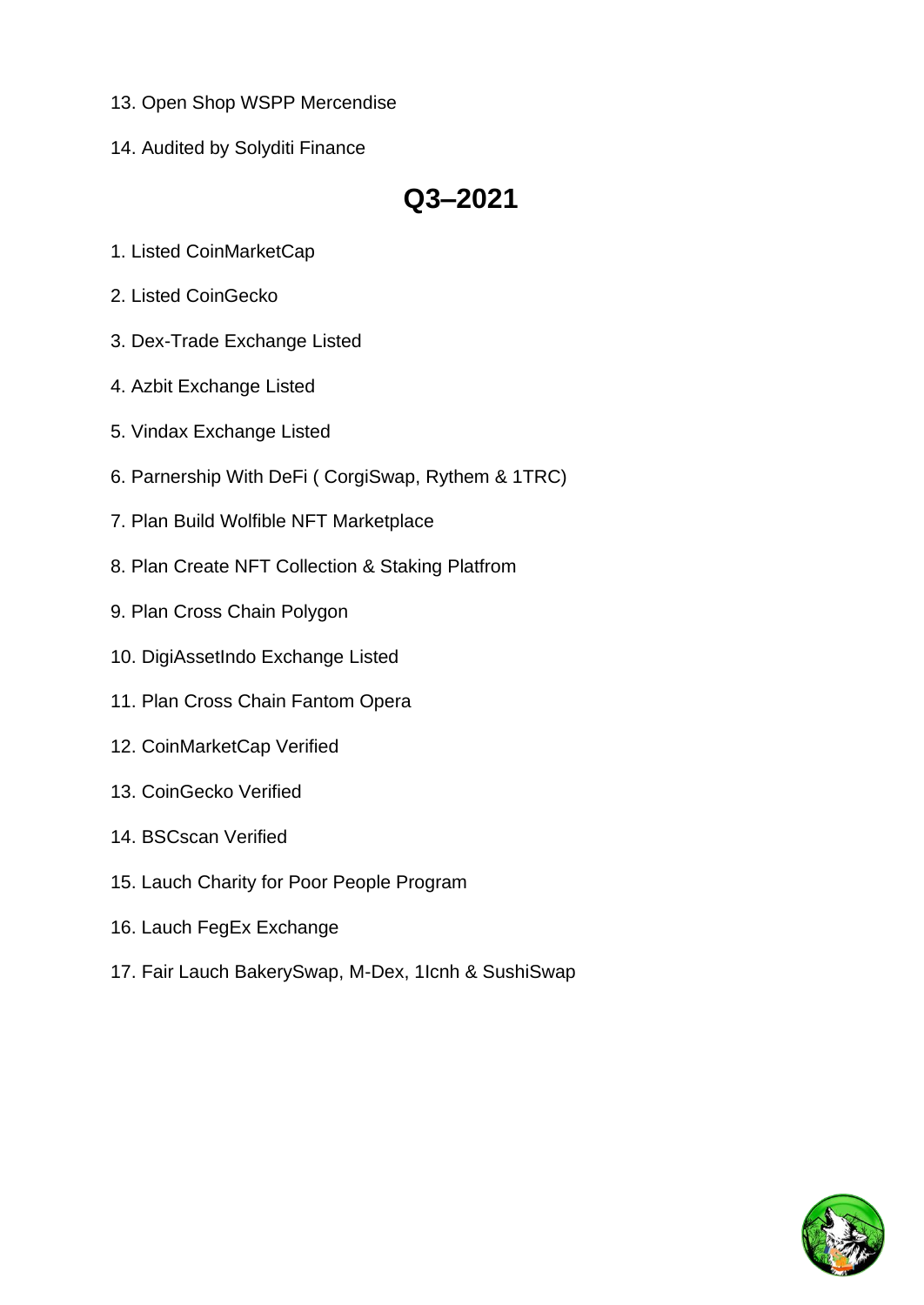## **Q4–2021**

- 1. Corss Chain Polygon Netwrok
- 2. Lauch NFT Collection ( Polygon Network )
- 3. Lauch Platfrom Mysterybox NFT Collection ( Polygon Network )
- 4. Lauch NFTs Collection Staking ( Polygon Network )
- 5. Lauch NFT Collection ( BSC Network )
- 6. Parnership with AutoBUSD Official
- 7. Coinsbit Exchange Listed WSPP ( Polygon Network )
- 8. XT.Com Exchange Listed WSPP ( Polygon Network )
- 9. Coin Tiger Exchange Listed WSPP ( Polygon Network )
- 10. Finexbox Exchange Listed WSPP ( Polygon Network )
- 11. DigiassetIndo Swap WSPP ( BSC Network )to WSPP ( Polygon Network )
- 12. Hotbit Swap WSPP ( BSC Network )to WSPP ( Polygon Network )
- 13. Parnership With DeFi ( Farmagedon, Kala Finance & Phoenix Chain )
- 14. Lauch Platfrom Mysterybox NFT Collection ( BSC Network )
- 15. Plan DeFi on Fantom Opera Netwrok
- 16. Fair Lauch WSPP ( Polygon Network ) on SushiSWap & Quicswap

## **Q1–2022**

- 1. Lauch DeFi WSPP on Fantom Opera Network
- 2. Lauch Yield Farming & Pools on Fantom Opera Network

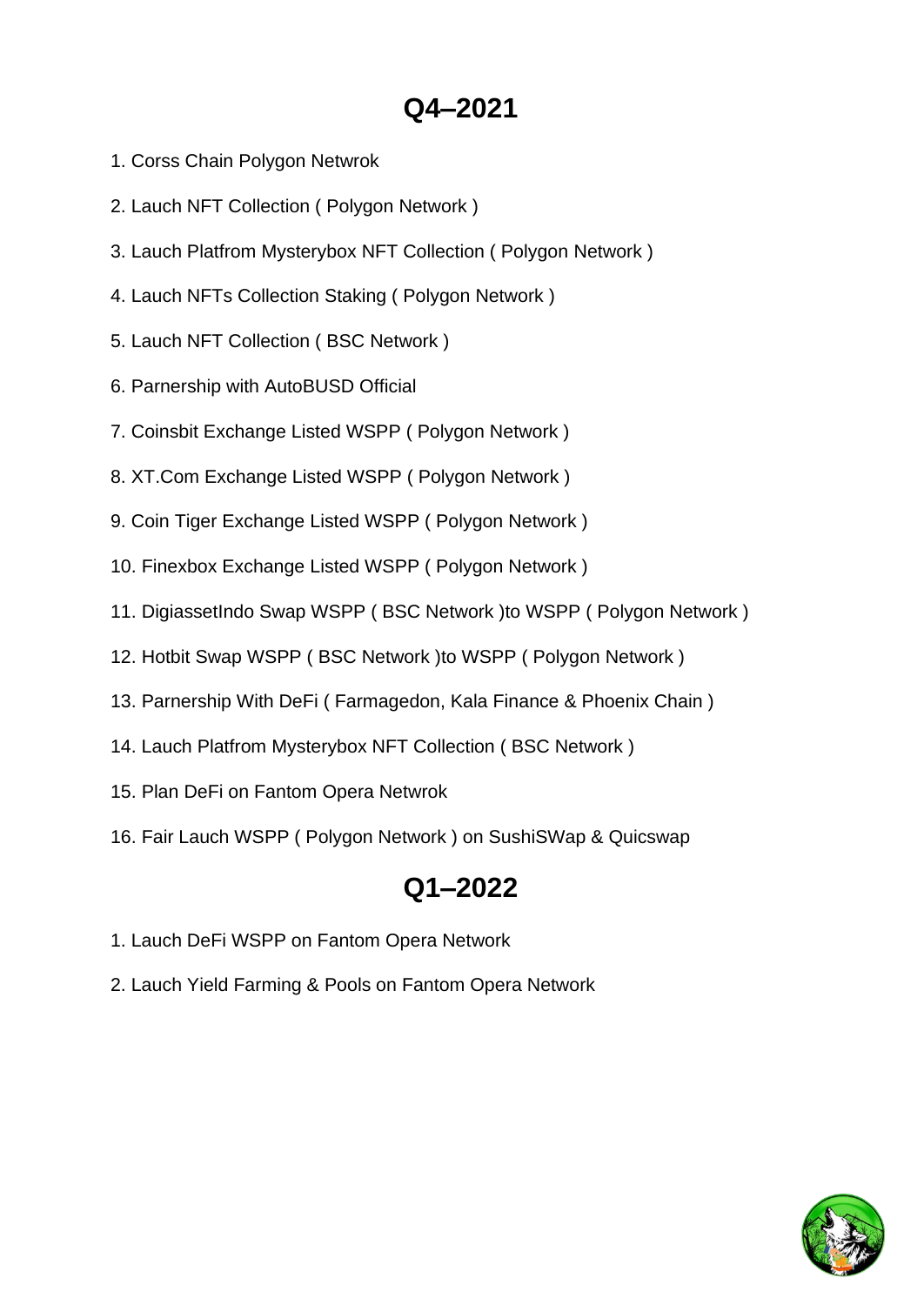## **6. WOLFIBLE NFTs**

By definition, a fungible asset is a type of asset that is interchangeable with other assets of the same type. Currency is a fungible asset. After borrowing a \$100 bill, the borrower can return the amount either in a combination of bills of different denominations or in a different \$100 bill. The value of the dollar \$100 remains the same in both cases.

A non-fungible token in the world of blockchain technology and decentralized finance has been developed similarly. An NFT is the tokenized version of a non-fungible asset. Instead of a fiat currency like USD, AUD, or GBP, these tokens may represent artwork, real estate, or collectibles. Popular digital games, such as Decentraland and CryptoKitties, frequently leverage these tokens.

There are a few features that make a token non-fungible. To start with, the ownership of NFT is unique. It can not even be substituted by another matching NFT. These tokens are not separable. Every NFT has defined ownership and privileges.

#### **6.1 NFTs in DeFi**

NFTs are the next promising trend in the world of DeFi. It helps to expand the market of collaterals in DeFi lending. In fact, a DeFi lending and borrowing platform requires collaterals. These collaterals are generally the crypto-holdings. With the introduction of NFT, one can now put other types of assets as collateral. For example, an artwork or a real-estate property can be tokenized as NFTs and put up as collaterals.

The use of NFT goes beyond the realm of collaterals. It has the capability of representing more complex financial products. These products can be insurances, bonds, or options.

In insurance, each contract is converted into NFT. These NFTs can be traded on a secondary market.

Another DeFi model that has been adopted in the world of NFTs in the issuance of governance tokens. Many platforms and NFT marketplaces have started issuing and distributing their governance tokens

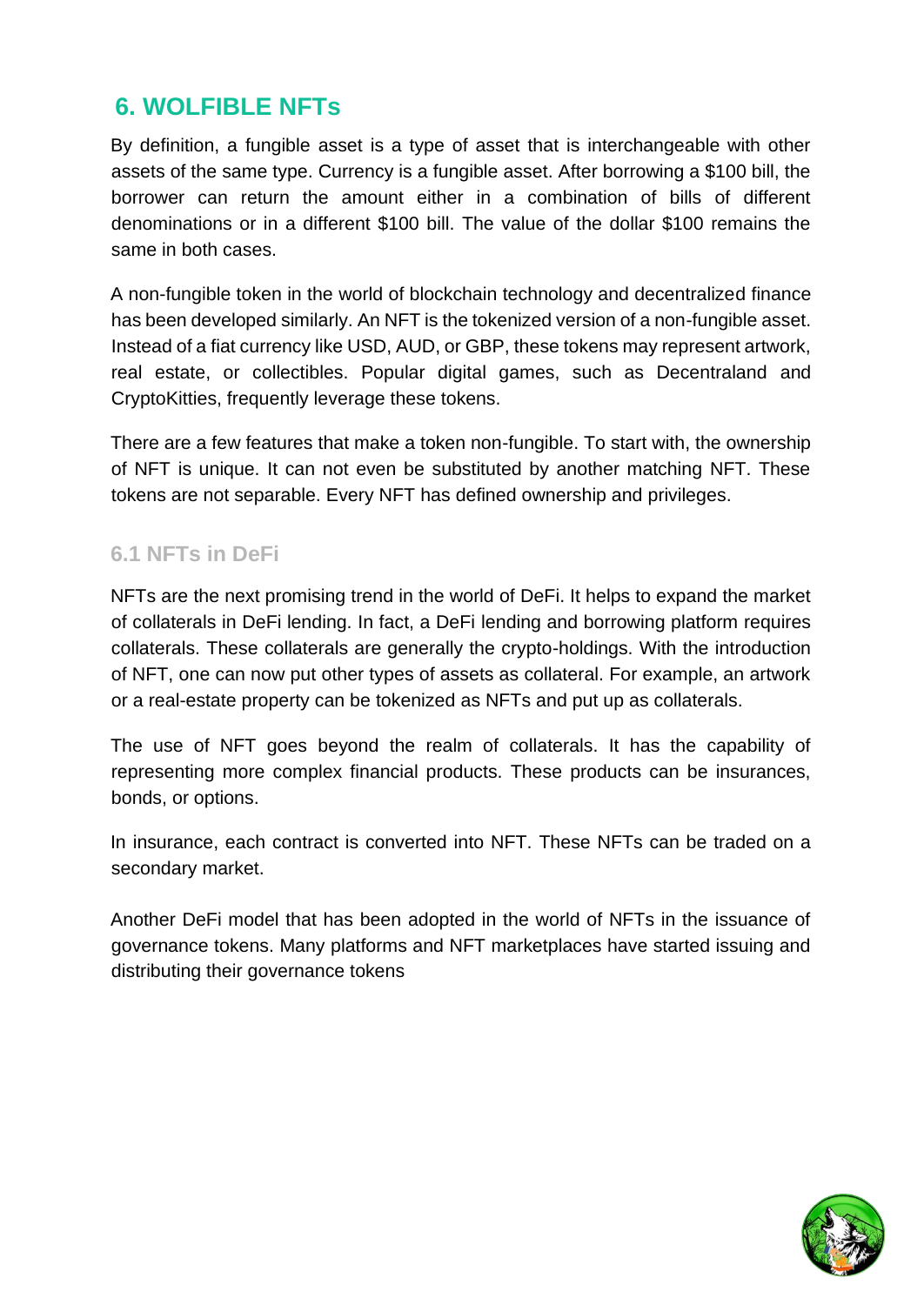#### **6.2 WOLFIBLE EXCHANGE NFTs**

Wolfible Exchange is introducing NFTs as one of the major features of the platform.

Users can mint NFTs with unique characteristics and different rarities by WSPP Official NFT tokens then stake it in the NFT Pools to generate rewards. Issue, trade NFTs and participate in auctions.

## **7. Staking**

Staking is an alternative to crypto mining. It consists of holding cryptocurrency in a digital wallet to support a specific blockchain network's security and operations. By 'locking' or putting away the cryptocurrencies, users can receive staking rewards.

Rather than solving complex mathematical puzzles to keep the network secure, the PoS mechanism stimulates users to strengthen the [blockchain](https://learn.bybit.com/blockchain/what-is-blockchain/) [network](https://learn.bybit.com/blockchain/what-is-blockchain/) in exchange for a reward in the form of crypto. This reward also serves as an interest. The PoS mechanism allows users to generate a passive income only by holding coins as they earn crypto.

Typically, validators are selected to produce the next block based on the size and the average period it holds of their stake. Although there are other functions to prevent a front-running consensus, a larger stake usually gives users a higher chance of producing the blockchain's next block. Proposed blocks by validators are then propagated to the rest of the set, who verify and add the blockchain's approved block.

Users can generate passive income by staking their tokens in the Pool section. Each pool has a different APY. The process is fast & easy.

- $\rightarrow$  Go to the Pools page
- → Connect to your Binance Smart Chain-compatible wallet → Choose which Pool you want to stake in.
- → Once you choose a pool, your wallet will ask you to confirm the action.
- $\rightarrow$  Type the amount WSPP you want to stake.
- → The pools will show a Collect button to claim your staking rewards into your wallet.